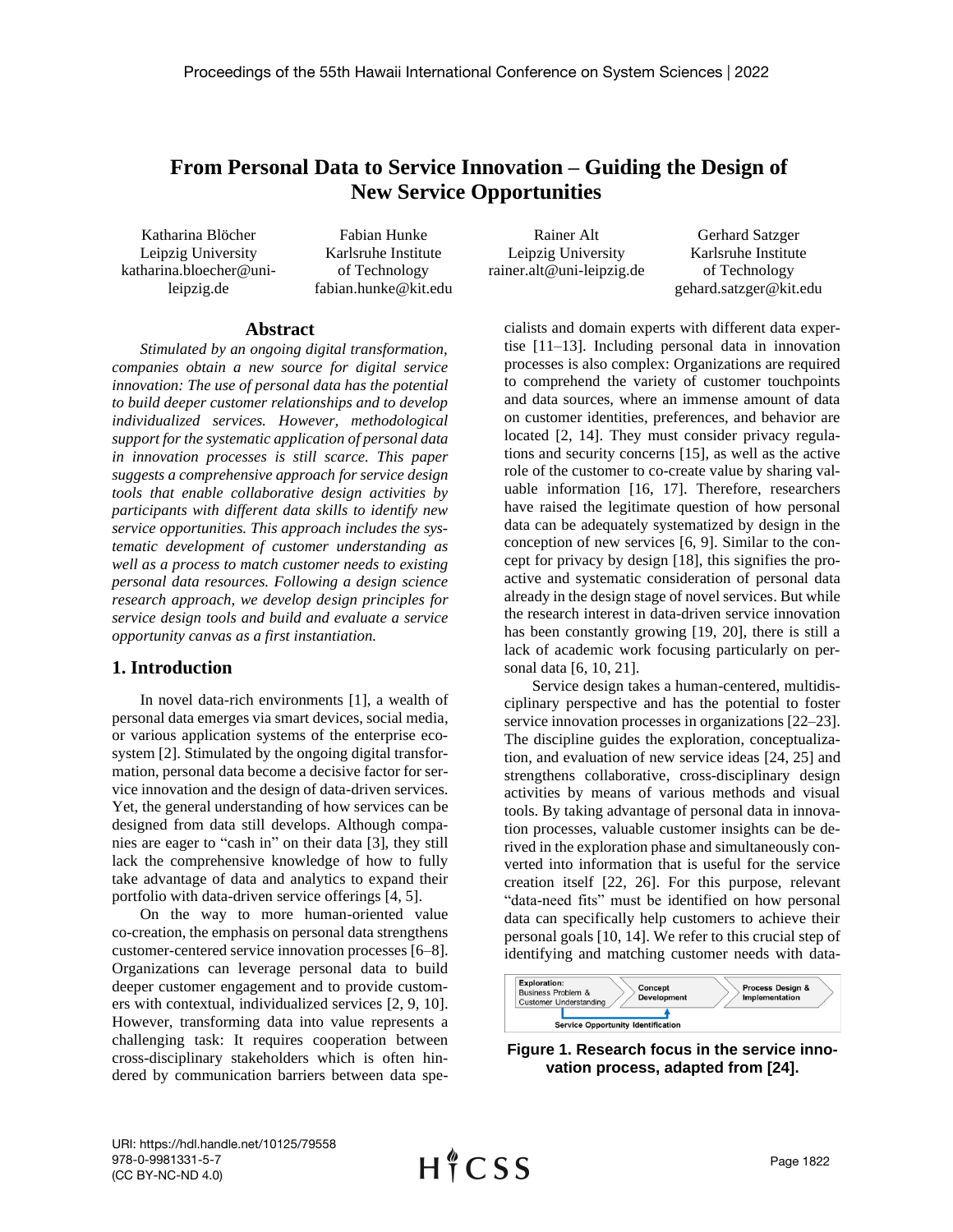based value propositions as *service opportunity identification*, the stepping-stone between the early exploration phase and the conception of new services (cf. Figure 1).

The objective of this work is to develop methodological support through service design tools for the systematic use of personal data during the step of service opportunity identification. Thereby, we understand service design tools as visual inquiry tools including methods, frameworks, or templates that assist in service innovation processes [27]. These tools often serve as boundary objects in collaborative design activities to overcome communication barriers and to encourage cooperation [28]. This paper contributes generic design principles and an instantiation for service design tools in the form of a service opportunity canvas. This initial conceptual knowledge into how service design tools enable the systematic use of personal data provide important implications for 1) researchers, for whom they could serve as guidelines for the design of new tools, and 2) for the tool selection by practitioners. Accordingly, we pursue the following research question to exploit the advantages of personal data for service opportunity identification: **RQ:** *How to develop service design tools supporting the identification of service opportunities by using personal data by design?* 

Below, we first outline the background and related work of our research in Section 2. We then provide an overview regarding our research design in Section 3. Subsequently, we present the design principles and a possible instantiation of the design knowledge acquired in an actual artifact in Section 4 and 5. Finally, we describe the artifact's evaluation and discuss its contributions and limitations.

# **2. Background and related work**

## **2.1. Personal data for value creation**

Personal data denote data that can be linked to a specific person [29] and represent an essential part of the rising big data resources. Personal data include not only demographic or contact information of the individual, but also refer to behavioral data, such as purchase history or device usage data, that can be associated with a person. While this type of data has long been utilized by companies for customer relationship management or data-driven marketing [30, 31], the application of personal data to advance services is still in its infancy [10, 21]. Traditionally, this source of data resulted from transactional processes between organizations and their customers. But the rising number of digital touchpoints and smart devices that people interact with [2, 32] has led to an increasing number of digital traces of connected people [10]. Personal data have transformed into a design material itself [33–35] and new types of data-based services emerge, for example for personal assistants, content personalization or self-monitoring services [10, 36, 37]. Yet, the use of personal data is associated with certain requirements: First, deriving comprehensive customer understanding mostly requires data aggregation and integration related to multiple customer interactions [31, 38]. If organizations strive to build up customer understanding, an integrated view on the customer's individual history is necessary to deduct valuable customer insights [2, 39]. Second, personal data at an aggregate or individual level allow organizations to create personalized service offerings. But the implementation of personalized services involves translating from a customer profile to specific customer segments and applying business rules to provide a variable set of features or service recommendations [40, 41]. Moreover, valuable personal information can also be actively provided by the customer itself [16, 17]. Finally, service providers must ensure privacy regulations as well as data security and need to create trust when working with personal data [2, 15, 36]. Processes for consent management must be defined to ensure compliance with data protection regulations [42]. Consequently, service design tools must not only provide guidance on how to leverage the potential of personal data. They also must consider under which conditions this data can be systematically utilized.

## **2.2. Service design tools and personal data**

Service design has evolved into a holistic, multidisciplinary discipline that paves the way for organizations to innovative service solutions [22–23]. The discipline provides a multitude of visual service design tools that often serve as boundary objects for cooperation in innovation processes [28], e.g., service blue printing or customer journey mapping [43–45]. Similarly, the business model canvas represents a prominent example [27, 46]. Nevertheless, most of these tools do not focus on the use of (personal) data, nor do they consider the specific aspects of identifying service opportunities. Research on methodological support that integrates data and analytics more deeply into service design activities is only about to gain momentum [19, 47].

Relevant work occurred in the fields of datadriven service innovation or business modeling: On the one hand, a few tools support in the inspiration phase to understand available data assets as an important resource for new services. This work includes the data canvas [14], the data collection map [48], data service cards [49], the data sphere [50] and customer data mapping [51]. The data collection map and customer data mapping also assist in deriving customer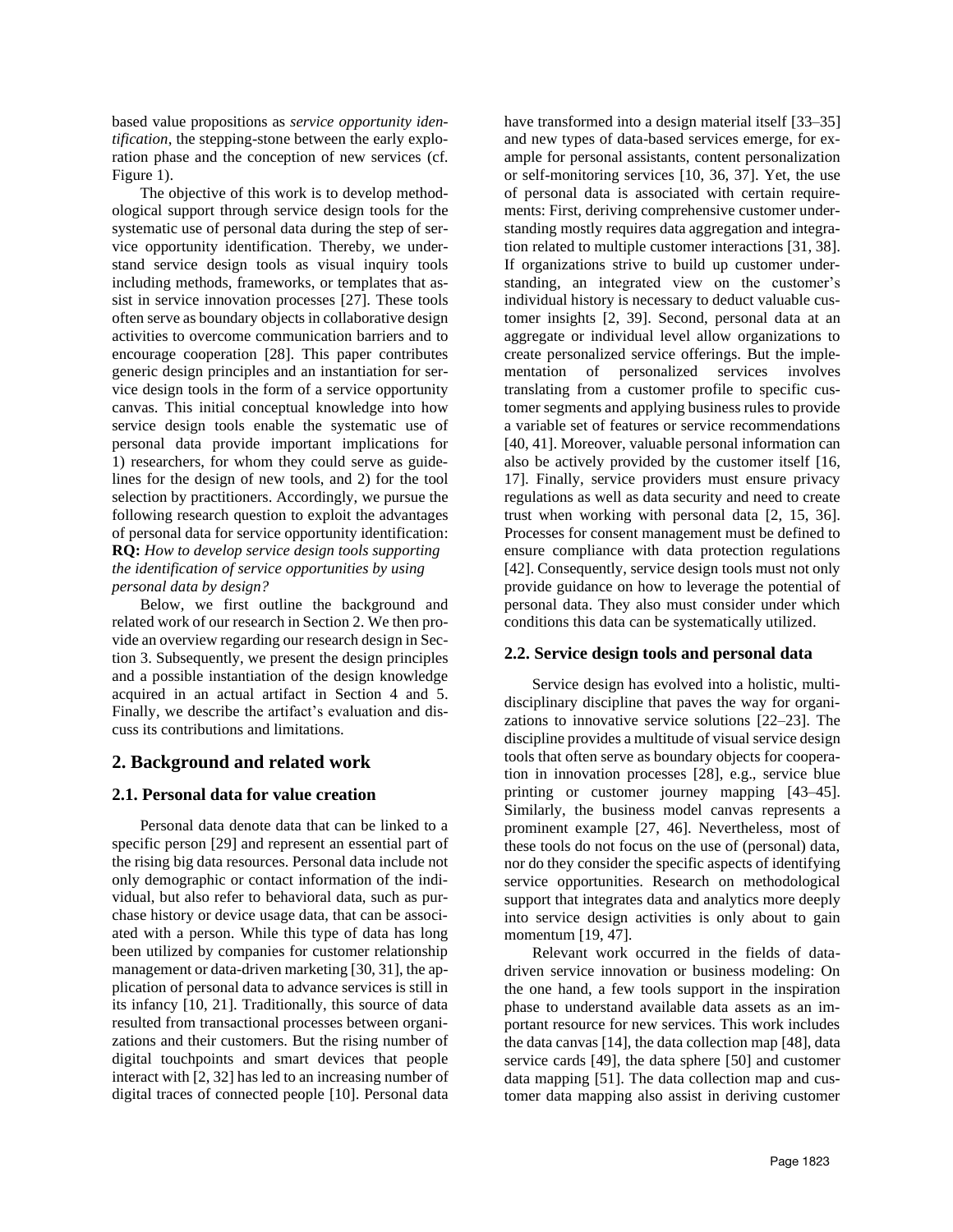knowledge based on (personal) data, but they do not match the resulting customer understanding with the design of value propositions. On the other hand, first service design tools apply a structured process in assessing available data and matching this data to a specific use case or value proposition. The data insight generator [52] and the data value map [53], for example, strive to generate appropriate fits between business value propositions and available data resources. For this purpose, they systematically align this process with necessary data governance aspects and analytical activities. The deduction of customer understanding, or specific customer needs is, however, not the primary focus of these tools. Instead, the data product canvas [47] explicitly incorporates customer needs and challenges as an important prerequisite for working out data products based on analytical methods. Pöppelbuß and Durst [54] develop the smart service canvas as a tool for the design of smart services. They specifically point to the analysis of customers' tasks, context and pains and strive to help companies to analyze their data. By means of the visual structure, the tool aligns customer needs with available data resources to develop data-driven value propositions. But both tools miss the capability to build additional knowledge about the user solely based on the resource of personal data itself. In contrast to these tools, the data innovation board [13] achieves both: the analysis of data resources to deduct customer insights and the matching of data resources with relevant customer needs. Yet, it does not highlight the specific requirements of personal data and ignores, for example, the potential of personalization.

Only a few approaches particularly focus on personal data: Maglio and Lim [6] discuss classifications of data sources and applications as possible starting points for the design of customer-centered services. Kim et al. [21] describe a way using customer behavior data to improve understanding while simultaneously extracting valuable information content for new services. Lim et al. [10] model a process to analyze customer process data and to identify new opportunities for customer value. Other examples are the work of Zheng et al. [55], who focus on user profile, behavior, and feedback data, or Berendes et al. [56] who analyze data-driven customer journeys at the contact points of the customer. But these approaches neither address personalization as an important value driver nor specific requirements of personal data processing. Overall, existing approaches miss out on guiding a systematic identification of service opportunities based on personal data. Consequently, more research is required to derive the expected benefits from personal data for service design endeavors.

## **3. Overview of the DSR project**

The objective of this paper is to develop conceptual knowledge for service design tools to provide the basis for a more effective service opportunity identification enabled by personal data. For this purpose, we choose a Design Science Research (DSR) approach as the overarching research paradigm. DSR has proven to be an effective and legitimate paradigm in information systems allowing mediation between practical requirements and theoretical concepts during the research process [57]. Following Hevner [58], a structured approach consisting of three inherent research cycles forms the basis for the research design. A rigor cycle ensures that existing work is integrated into the research project by providing a comprehensive knowledge base. A relevance cycle links the research to the practical context of the application domain, thus eliciting requirements for the research activities from practice. The design cycle takes advantage of the findings of the previous cycles and enforces the design and evaluation of an artifact to solve the addressed research problem.

Following this three-cycle view (cf. Figure 2), we start by building awareness of the underlying practical problem. For this purpose, initial exploratory interviews serve as a starting point and provide first empirical insights. These interviews with IT architects, data strategy consultants, and service operators were conducted within the context of a previous research project [59]. The interviews are used to develop a first understanding of the practitioners' general approach to innovating services based on data and analytics and the problems they encounter. In total, eleven interviews which last 50 minutes on average provide a profound basis to this end [59]. In the second research cycle, we review existing literature on service design, data-/analytics-based services, and business modeling, which we identified as fruitful streams we could consider deducting relevant conceptual knowledge for our research. Based on the insights from both the exploratory interviews and the review, we formulate design



**Figure 2. Overview of the DSR approach adopted from [58].**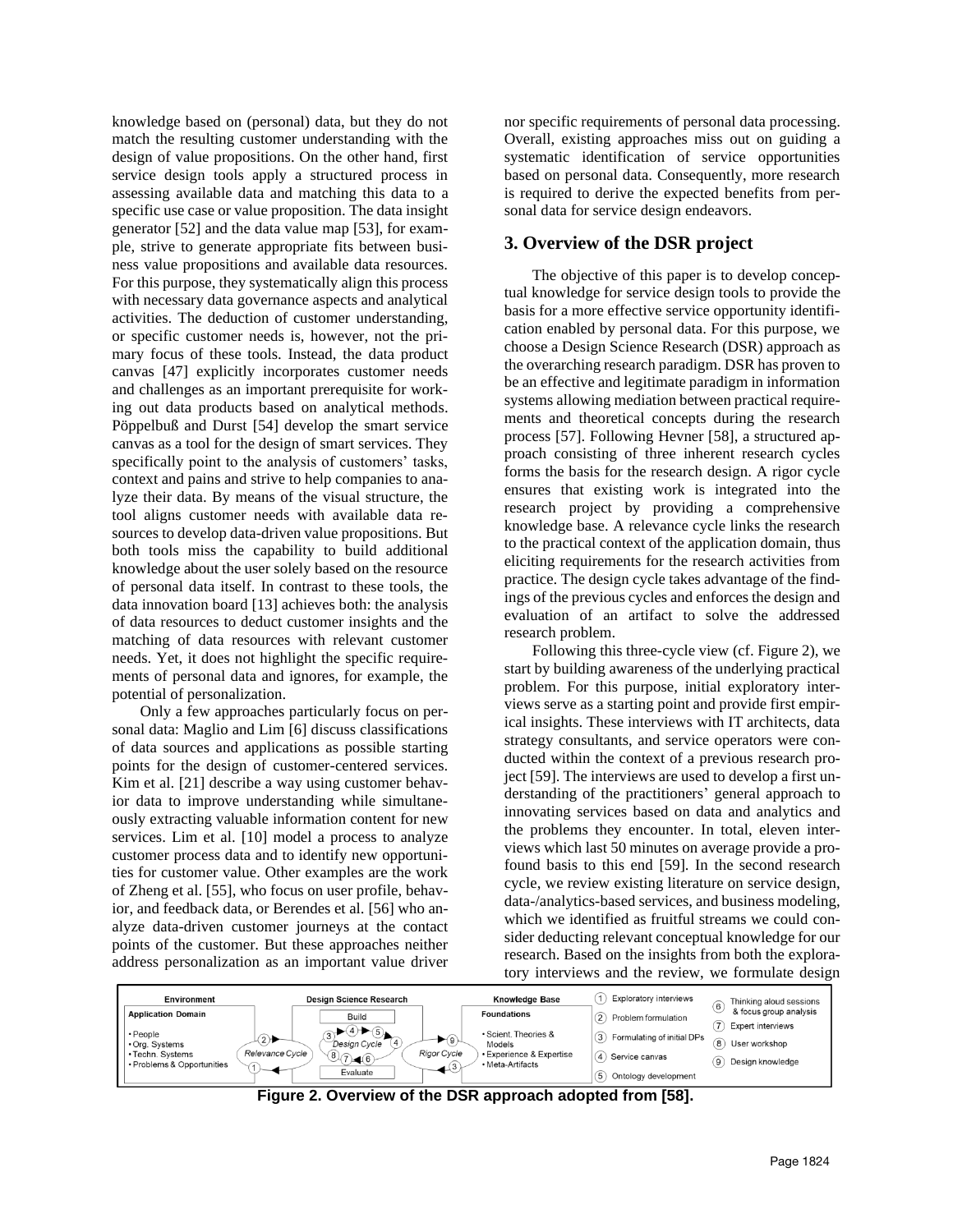principles (DPs) in the design cycle that should be followed when investigating the design of a possible artifact [60]. In this sense, we interpret the respective DPs as a general means to provide guiding knowledge for creating instances of service design tools supporting service opportunity identification infused by personal data [27]. These DPs are subsequently utilized to derive first conceptual components and to prototype a particular instantiation in a canvas-based artifact. As knowledge for designing service design tools to support service innovation activities still develops [22, 61], we choose an iterative three-step evaluation approach and triangulate a mix of different methods to continuously improve our design knowledge and the created artifact via reflection and incremental refinement [60, 62]. First, we conduct thinking aloud interviews [63] combined with a focus group analysis. Second, we interview six domain experts to assess the DPs and conceptual components of the canvas. Based on these learnings, we iteratively adapt the conceptual knowledge and develop an ontology that seeks to visualize the relationships of the concepts in-use [64]. We then improve the design and instantiate a revised canvas that is assessed in a third evaluation episode by means of user workshops.

## **4. Conceptualization of design principles**

The design principles (DPs) intend to contribute to the nascent field of personal data usage and represent prescriptive statements for creating instances of service design tools [65]. First empirical insights from the exploratory interviews and theoretical knowledge of the respective academic fields lead to the formulation of first tentative DPs. Following the schema of [66], we define the context and key users for all DPs, i.e., the use of service design tools in collaborative design activities. Key users are participants with different organizational backgrounds and a varying level of data skills. The objective is to identify new service opportunities by systematically using personal data by design. In the following paragraphs, the DPs are formalized and instantiated in a canvas-based artifact.

Related work emphasizes the need to explore, conceptualize and design services from a data-driven perspective [13, 66]. Service design should embed the language of data [6] and integrate data as the key working principle during the design process. Similarly, the insights from our interviews highlight that data centricity is essential and not yet central enough in the work of service design teams [59]. However, service design represents a human-centered discipline [22] so that tools must integrate both the customer-centric and the data perspective [6, 13]. Thus, we define the first **DP1:** *Service design tools should combine data- and customer-centric perspectives.*

By criticizing traditional means of qualitative research methods, researchers insist that available personal data should be used more intensively to remove 'guess-work' from service design [6, 22]. Service designers aim to understand customers' desires, needs and their individual logic and personal data holds the key to gain valuable insights to improve this understanding. Yet, as the exploratory interviews reveal, extracting this information from personal data is by no means trivial, especially if the data expertise of the team remains limited [59]. To this end, tools should help explore how data can describe the situation of the customer and how this data can be translated into valuable customer insights [21, 23]. Accordingly, we formulate **DP2:** *Service design tools must support on how to use personal data as an additional source of exploration to improve customer understanding.*

Companies should establish a process of matching available data resources with user needs [14]. This process can help practitioners reduce the uncertainty perceived by our interviewees about what they should focus on when designing data-driven services [59]. After analyzing and understanding available data sources in detail, organizations must creatively think of new ways data can contribute to pain points and individual objectives of the customer [13, 14]. Thus, the identification of data-need fits [14] represents a promising approach to incorporate available personal data to create opportunities for new customer-facing value creation. Additionally, service personalization represents an important aspect of the service value chain [42, 67] so that a systematic process should incorporate this potential as well. Therefore, tools should fulfil the following **DP3:** *Service design tools should support the matching process between identified customer needs and available personal data to create personalized value to customers.*

Visual inquiry tools are nowadays promising means of service design. They have demonstrated their success in collaborative innovation processes by creating a basis for collaboration where team members can use their diverse knowledge and experiences [64]. Tools must provide a shared visualization so that participants can all "refer to the same structure of the problem" [64, p.404]. Similarly, the respondents underline that a shared understanding in collaborative teams is a key to success in designing data-driven services [59]. Moreover, they must enable participants to communicate about data regardless of their level of data literacy [13, 52] and must strengthen creativity to think in different directions of data as a design material [36, 50]. Visual representation provides a way to make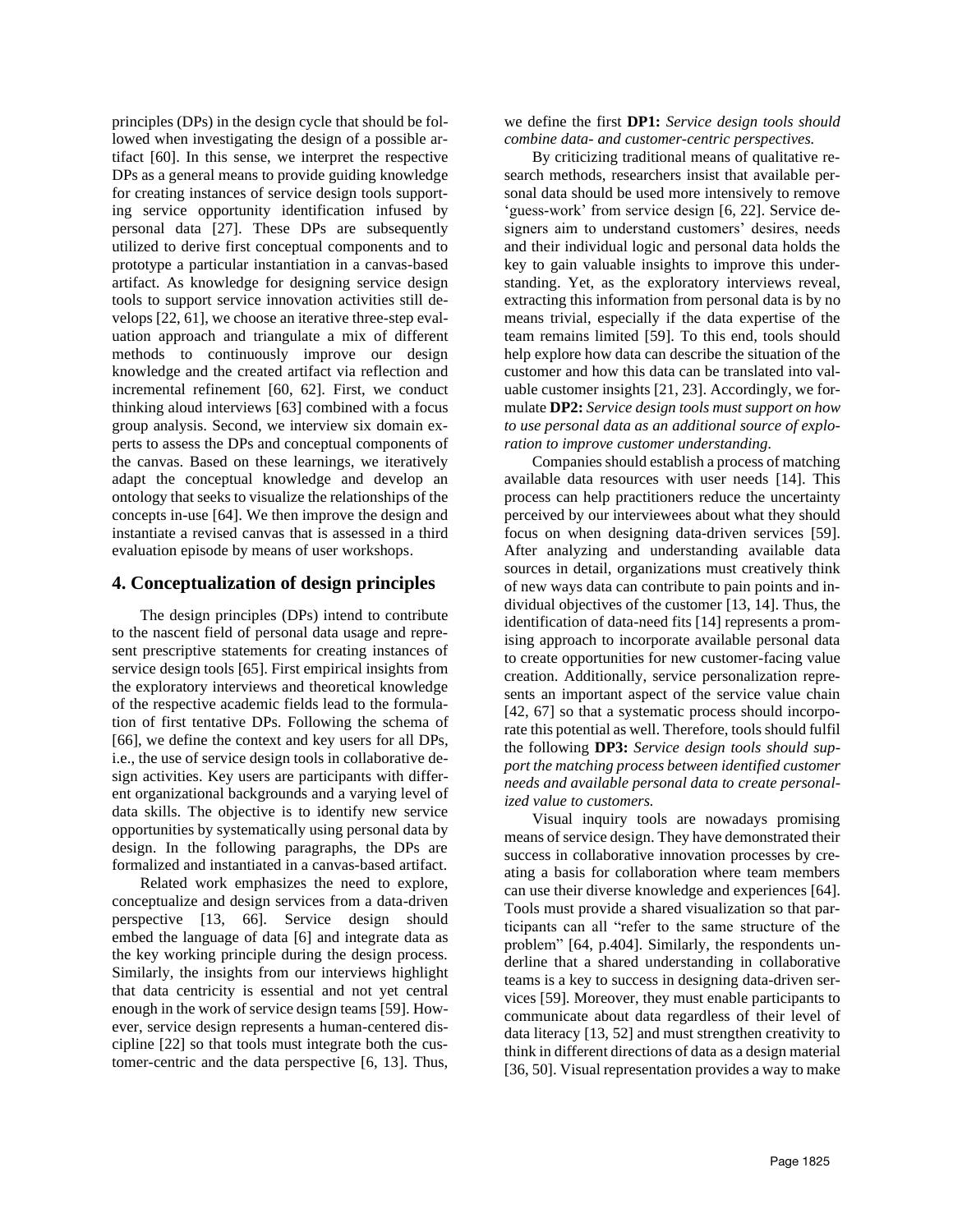personal data visible and accessible to enforce creativity for new service concepts [34, 68]. Instead of looking at data records and operational details, service design tools should focus on data use cases [68]. Hence, we specify: **DP4:** *Service design tools should foster creativity for the use of personal data by providing a visual template.*

#### **5. Designing a service opportunity canvas**

To incorporate customer-centric thinking into the new artifact, we start the design process with relevant dimensions of the service concept (DP1). Service concept development is grounded on a strong customer orientation [69]. We are guided by the grounding academic work of Goldstein et al. [70]. Goldstein emphasize the significance of the service concept as a critical step in the service design and development process by representing the mediating element between customer needs and an organization's strategic intent. Following their work, the service concept contains key elements, such as (1) the organization's objectives, (2) the what to deliver (value propositions), (3) the how to deliver, and (4) the identification of customer needs. To manage the "how" of a respective service, the service concept should consider the input resources for the service implementation (e.g., people, technology, data, processes), and the service value outputs including the service encounter at relevant channels. Moreover, to incorporate additional analytical dimensions describing the transformation from data into insights, we take advantage of key dimensions of taxonomies related to analytics-based services or data-driven business models, i.e. (1) analytics, (2) portfolio integration, (3) service user role [71]. In consideration with DP2 and DP3, we add concepts to specifically refine customer understanding when working with the canvas. In line with relevant service literature, we highlight the necessity to comprehend customer processes in detail [7, 10, 72]. Moreover, the concept of customer context [8, 73] is integrated to describe the situation of the customer (e.g., family situation, possible preferences) and to collect explorative ideas of how to generate customer insights based on personal data. In correspondence with DP3 we integrate the component of personalization [40, 41]. These theoretical concepts represent initial conceptual knowledge to work out the design space for service design tools and their components [27, 64]. To meet the requirements of DP4, we design the artifact as a canvas and arrange the conceptual components in a visual structure.

A preliminary tool has been designed as a first prototype and applied in a first evaluation setting. A second evaluation episode is conducted to concretize the conceptual knowledge for the intended solution



#### **Figure 3. Ontology for service opportunity identification enabled by personal data.**

space and to build an ontology following the work of Avdiji et al. [27, 64]. The resulting ontology in Figure 3 describes the main concepts and their relationship to each other. Based on the evaluation results and the ontology, we revise our prototype artifact and adapt its first structure and layout. The revised canvas is presented in Figure 4: As proposed by the interviewed experts, the canvas components are structured along the phases of inspiration, ideation, and implementation of the design thinking process [25]. These phases are established in innovation activities and are considered as suitable to describe the entry points for the systematic application of personal data: The first vertical building block describes the exploration of customer understanding: Inspiration-wise, personal data support the generation of customer understanding by providing insights to understand customer needs, processes, and further knowledge of the customer's situation. Participants should start with already assumed customer needs, e.g., based on surveys, market reports, or personas. Afterwards, participants describe how personal data can be utilized to provide insights regarding customer processes and derive customer context by aggregating existing data, e.g., preferences, practices, or routines as this can additionally help to understand further customer needs. The third component explicitly emphasizes the role of analytics in building customer understanding. Here, participants can gather ideas how analytics can be utilized for generating or validating concrete hypotheses that describe customer



**Figure 4. The service opportunity canvas.**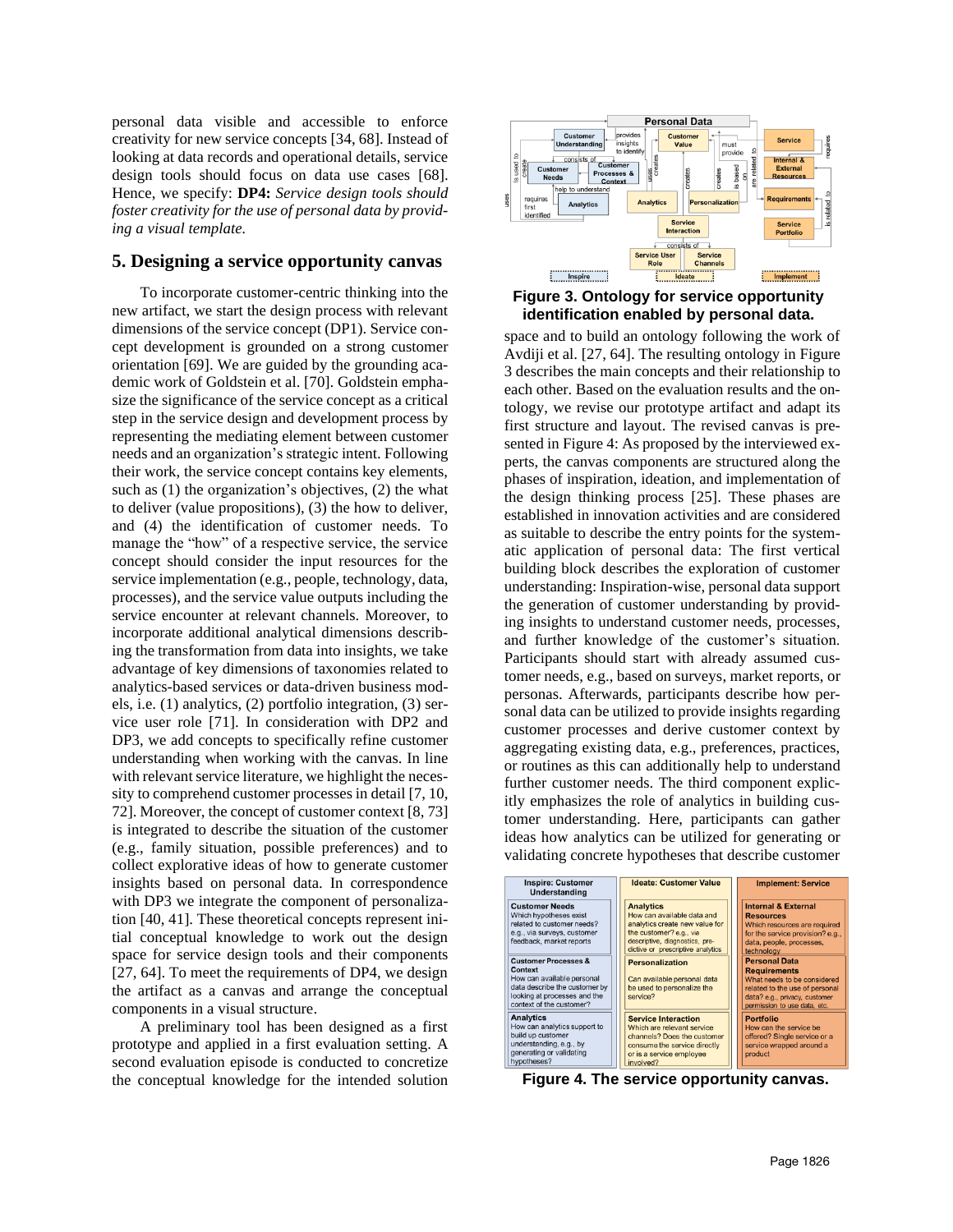needs for the service design process. In the second ideation block, ideas for value propositions in the form of data-need-fits are collected: The first component invites participants to collect ideas on how data and analytics can create customer value to meet the respective customer needs. Moreover, the component personalization serves for the collection of approaches on how the service can be specifically individualized. Finally, this building block contains the component of service interaction at the service encounter. To reduce complexity, we combine the fields service channels and the service user role into this component whereby the service user role stands for the customer's role in the service provision process, i.e., self-service role vs. interaction with a service employee [71]. In the third building block for service implementation, resources consist of internal or external processes and people, but also other data sources that are not related to the customer. Furthermore, we include the component requirements to address the legal and ethical obligations associated with personal data, e.g., to implement privacy protection measures, data security aspects and consent management [15, 18]. Finally, participants should reflect on how value propositions can be integrated into the existing portfolio and how these decisions affect requirements and resources that are related to the use of personal data.

### **6. Evaluation**

#### **6.1. Evaluation approach**

We design a three-step evaluation approach (cf. Table 2) to gain feedback for the design knowledge and the artifact's contribution in mainly artificial and formative evaluation settings. We choose a criteriabased evaluation approach following DSR and intend to examine 1) the relevance and utility of the artifact, 2) its functionality and 3) the understandability of the terminology in all evaluation episodes [60, 74, 75]: For the *first evaluation episode*, we apply the thinking aloud method embedded in a focus group analysis. Originally developed for product-centered usability testing, the thinking aloud method has become a valuable technique in DSR for evaluating users' perception and use of visual inquiry tools [52, 63, 76]. For its application, we invite a multidisciplinary service design team consisting of six participants currently conducting a project on digital service innovation. Following a brief explanation of the procedure, the participants are separately asked to read and talk loudly about their understanding of the artifact's components and share their thoughts on how they would answer each question included in the artifact. We record each interview to generate systematic interview protocols. Next, we set up and moderate a group work followed by a semistructured focus group interview [77] to get feedback related to our defined criteria. For the *second evaluation episode*, semi-structured interviews with domain experts at the intersection of service design, CRM, and business innovation are conducted. In a standardized procedure, we asked them to construct the relationship between the components and their logical sequence. With the aid of certain guiding questions, we then discuss the DPs as the conceptual foundation. We integrate the generated knowledge and assess the iteration of the artifact in a *third evaluation episode*. Here, we organize two separate user workshops and a subsequent semi-structured interview with additional marketing and data experts. Thereby, the evaluation criteria serve as the predetermined guiding question to obtain systematic feedback. The evaluation settings are conducted in different application domains: The first one takes place in an automotive setting. The user workshops focus on a business intelligence service, and specific restaurant services. All evaluation episodes are recorded and transcribed to generate interview protocols for the analysis.

**Table 1. Overview of evaluation episodes.**

| <b>Participants</b>                            |
|------------------------------------------------|
| <b>6 Participants:</b> Graduates from the      |
| course "Service Design Thinking" with          |
| diverse backgrounds (e.g., engineering,        |
| marketing, service design)                     |
| <b>6 Experts:</b> Service design professional, |
| director co-creation & innovation, ser-        |
| vice designer for business innovation,         |
| business modeling expert, CRM con-             |
| sultant, CEO customer data platform            |
| <b>5 Participants:</b> CTO data products,      |
| product owner, UX designer, two data           |
| product specialists                            |
| 4 Participants: Data scientist & data          |
| coach, senior user experience re-              |
| searcher, senior marketing expert, CEO         |
| of a start-up for digital services             |
|                                                |

## **6.2. Findings**

**Relevance and utility.** The evaluation results suggest the utility of the artifact in approaching personal data for service opportunity identification. Interviewed experts underline that the use of data in service design represents an abstract and complex problem. They emphasize the lack of methods and tools in service design – limiting their ability to leverage (personal) data for their activities. The systematic consideration of personal data is described to require a radical rethinking of the discipline but is perceived as a valuable approach as it additionally supports usercentric thinking. Service designers currently start with hypotheses and collect qualitative data, e.g., from lead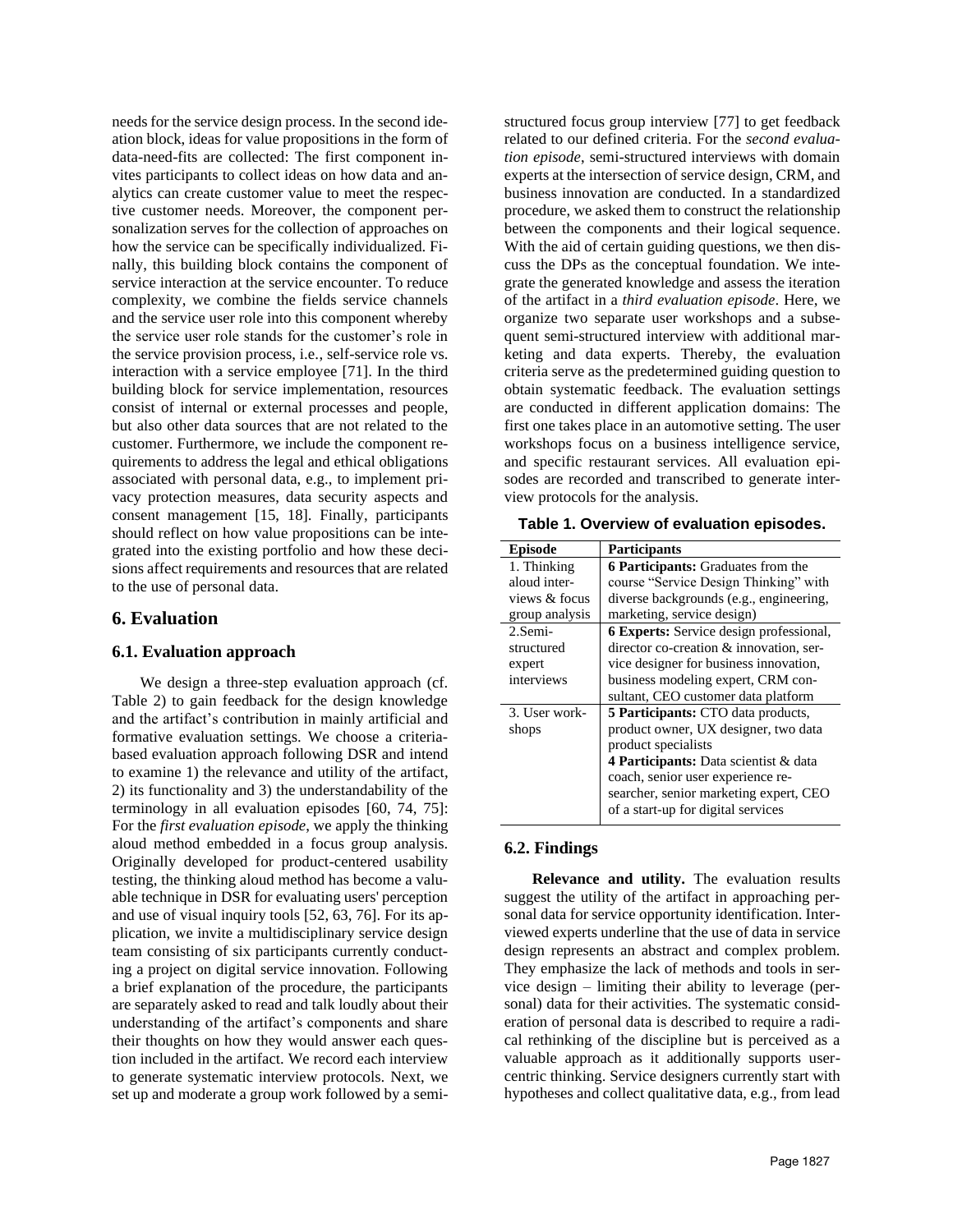users to evaluate them. The consideration of existing personal data in advance is not embedded in existing processes so that assistance on how to use personal data (DP2/DP3) is perceived as highly valuable. Experts highlight that existing customer relationships should be analyzed to identify new business opportunities and that companies often are not aware of their data treasure. Likewise, the participants of the evaluation episodes underline the need to combine data and user-centric perspectives for data-driven services (DP1). However, they emphasize that it is essential to start with the customers' needs and situation first (DP2/DP3): Customer needs should be known in advance before tapping into the resource of personal data. Even though personal data offer massive opportunities to deduct promising customer insights, service design experts particularly insist that an initial understanding of relevant needs must be in place before analyzing data resources. Furthermore, they add that especially in traditional service-orientated industries, such as the restaurant industry, the combination of both perspectives can lead to a new level of services. The deployment of a visual template in the form of a canvas is appreciated in all evaluation episodes to creatively brainstorm in different directions and to spark collaborative thinking (DP4).

**Functionality.** All in all, the participants from the focus group analysis and the user workshops are satisfied with their results and the members agree that the artifact helps them identify different service opportunities. During the sessions they develop tangible ideas. In the automotive application setting, the workshop results, for example, in a personalized maintenance service based on driving behavior data, an approach for vehicle diagnostics, or an automatic status report for customers during repair work. Furthermore, the workshop in the restaurant setting leads to an automatic free table alert service, mobility services around the restaurant visit, or individual menus or even long-term diets based on the guest's weight and health condition. This output is valued by the participants as satisfying, and as a sound basis for the development of a more precise design concept. However, the participants from the first focus group analysis point out that specific instructions should support the participants during the development process and that the focus on data-driven services should be clear from the beginning. They suggest that participants should start with a goal before tapping into the world of personal data. After the revision of the canvas, the participants of the final user workshops appreciate the guided process of the iterated canvas to systematically work on service opportunities in a relatively short time and consider that the canvas poses good guiding questions in a structured way. Additionally, they positively report that the canvas supports participants in easily connecting and combining available input to create something new. For further improvements, some participants suggest that a funnel-centric approach is necessary to concretize the brainstormed service opportunities in the second column to further refine those in the last implementation part.

**Understandability.** Besides the structure, the iteration of the artifact strives to increase the understanding of the canvas. For example, the previous field analytics type including its subcategories was not perceived as intuitive to service designers and required further specification. Similarly, the field service user role was not understood due to unclear terminology. After these amendments, the canvas is assessed as more intuitive, but some participants add that examples are required to explain the partial abstract naming. Moreover, they admit that a moderator is still important to go through the canvas in a group setting as the canvas is (still) not self-descriptive.

#### **7. Conclusion and future work**

While organizations increasingly possess personal data as a source for meaningful, innovative services, they require assistance in how to tap into this new field. This research relates to academic calls to specifically focus on personal data when designing new services [6, 9] and provides initial design knowledge for visual service design tools in collaborative innovation settings. This work contributes to the body of knowledge on the systematic development of data-driven services using visual collaboration tools [e.g., 13, 52, 54] and complements the perspective on personal data and its peculiarities. By integrating a data-centric perspective deeply into service design activities, this work also provides interdisciplinary knowledge contributions for the service design discipline as requested by [22,61]. For this purpose, we introduce initial DPs and an ontology to design individual instances for the respective class of service design tools. The results confirm the initial design knowledge to specifically incorporate the characteristics of personal data into the design process of service opportunities and offer valuable input for future research and the design of visual tools. The conducted research cycles indicate that personal data offer different entry points that need to be aligned by service design tools. Different research directions and organizational roles reflect these perspectives on how to apply personal data. On the one side, personal data are used for exploration purposes to build a deeper understanding of the customer and his needs, e.g., from social media platforms [78]. On the other side, the data is seen as a new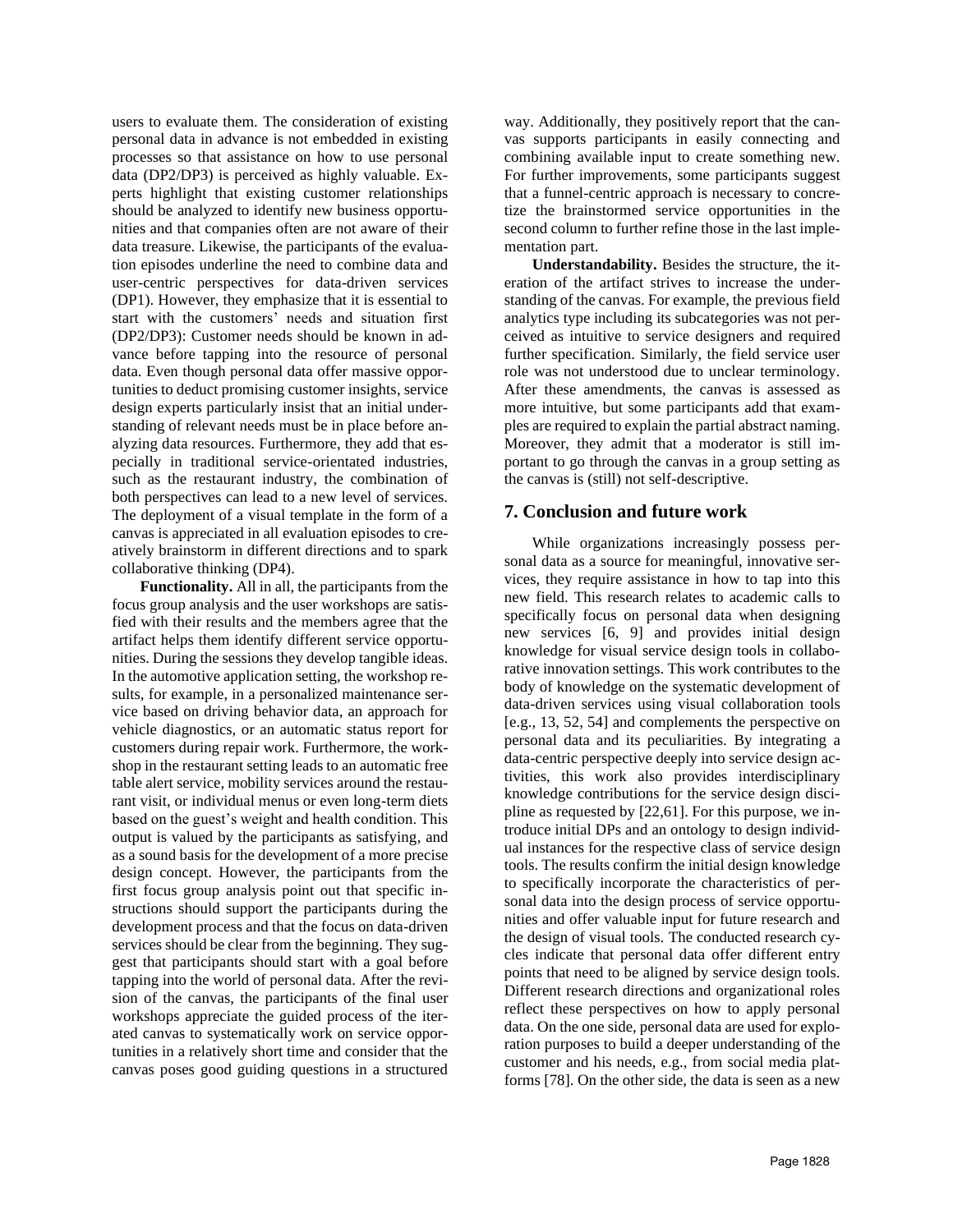commodity, which itself is the design material for new value propositions [4, 34]. Similarly, our research confirms that service designers and experts in data management still operate in separate worlds regarding the use of personal data. However, this paper emphasizes that this "clash of clans" needs to be unraveled by appropriate visual tools. Kurtmollaiev et al. [79] describe the far-reaching effects of service design practices on organizations that can lead to significant changes in mindsets and routines. The use of the intended service design tools has the potential to align different perspectives in organizations by bringing data experts and innovators closer together. Second, we provide a first instantiation for service design tools systematically using personal data by design. The artifact itself can be applied in organizational innovation initiatives. Thereby, the canvas is applicable in the early innovation phase together with other service design tools, e.g., customer journey mapping. Finally, the DPs can offer first assistance for practitioners for the selection of appropriate tools.

Even if the first research cycles generate valuable knowledge for iterative improvements of the artifact and design knowledge, the evaluation provides early empirical results that need more confident and rigorous justification [64, 80]. First, the artifact requires further assessment: Future research should focus on summative, naturalistic evaluation settings in collaborative groups to gather more data in real-world settings. Subsequent evaluation episodes should take place in different industries to demonstrate the feasibility of the artifact across organizations and should assess the advantages of the artifact compared to other tools. Moreover, the DPs should be further refined and generalized by other researchers to apply the DPs related to different artifacts and to compose design knowledge from multiple perspectives [80]. Further points of consideration for conceptual knowledge are, for example, the categorization of data-driven services [49], or the role and integration of service network partners to exchange valuable data of the customer. Moreover, the aspect of data ownership and privacy by design should be analyzed in more detail. This includes the questions of (1) how deeply a privacy by design approach should be already integrated at the stage of service opportunity identification, and (2) whether organizations should finally own personal data or if the customer holds, manage, and actively share their data for service co-creation [15,16].

## **References**

[1] Troilo, G., Luca, L.M. de, and Guenzi, P., "Linking Data-Rich Environments with Service Innovation in Incumbent Firms: A Conceptual Framework and Research Propositions", Journal of Product Innovation Management 34, 2017, pp. 617–639.

[2] Kunz, W., Aksoy, L., Bart, Y., Heinonen, K., Kabadayi,

S., Ordenes, F.V., Sigala, M., Diaz, D., and Theodoulidis, B., "Customer engagement in a Big Data world", Journal of Services Marketing 31, 2017, pp.161–171.

[3] Wixom, B, "Cashing in on your Data", Research Briefing, 14(8), Center for Information Systems Research, MIT, Cambridge, 2014.

[4] Hunke, F., Seebacher, S., Schüritz, R., and Satzger, G., "Pathways from Data to Value: Identifying Strategic Archetypes of Analytics-Based Services". In Proceedings of the 15th International Conference on Wirtschaftsinformatik. 2020: Potsdam, Germany.

[5] Herterich, M. M., Uebernickel, F., and Brenner, W., "Stepwise Evolution of Capabilities for Harnessing Digital Data Streams in Data-Driven Industrial Services", MIS Quarterly Executive, 15(4), 2016, pp. 299-320.

[6] Maglio, P., Lim, C., "Innovation and Big Data in Smart Service Systems", Journal of Innovation Management 4 (1), 11–21, 2016.

[7] Heinonen, K., and Strandvik, T., "Customer-dominant Service Logic", In the Routledge Handbook of Service Research Insights and Ideas, Routledge, 2020, pp. 69-89.

[8] Alt, R., Ehmke, J.F., Haux, R., Henke, T., Mattfeld, D. C., Oberweis, A., Paech, B., and Winter, A., "Towards customer-induced service orchestration - requirements for the next step of customer orientation", Electron Markets 29(1), 2019, pp. 79–91.

[9] Peters, C., Maglio, P., Badinelli, R., Harmon, R.R., Maull, R., Spohrer, J.C., Tuunanen, T., Vargo, S.L., Welser, J.J., Demirkan, H., et al., "Emerging Digital Frontiers for Service Innovation" Communications of the Association for IS: CAIS 1, 2016, pp. 136–149.

[10] Lim, C., Kim, M.-J., Kim, K.-H., Kim, K.-J., and Maglio, P., "Customer process management" Journal of Service Management 30, 2019, pp. 105–131.

[11] Ermakova, T., Blume, J., Fabian, B., Fomenko, E., Berlin, M., and Hauswirth, M., "Beyond the Hype: Why Do Data-Driven Projects Fail?" In Proceedings of the 54th Hawaii International Conference on System Sciences, 2021, pp. 5081-5090.

[12] Wolff, A., Gooch, D., Montaner, J.J.C., Rashid, U., and Kortuem, G., "Creating an Understanding of Data Literacy for a Data-driven Society", The Journal of Community Informatics, 12(3), 2016, pp. 9-26.

[13] Kronsbein, T. and Mueller, R., "Data Thinking: A Canvas for Data-Driven Ideation Workshops". In Proceedings of the 52nd Hawaii International Conference on System Sciences, 2019, pp. 561-570

[14] Mathis, K., and Köbler, F., "Data-Need Fit: Towards data-driven Business Model Innovation", Service Design Geographies. Proceedings of the ServDes. Conference. No. 125. Linköping University Electronic Press, 2015.

[15] Spiekermann, S., Böhme, R., Acquisti, A., and Hui, K. L., "Personal Data Markets", Electronic Markets, 25(2), 2015, pp. 91-93.

[16] Yi, Y., and Gong, T., "Customer Value Co-creation Behavior: Scale Development and Validation", Journal of Business Research 66, 2013, pp.1279–1284.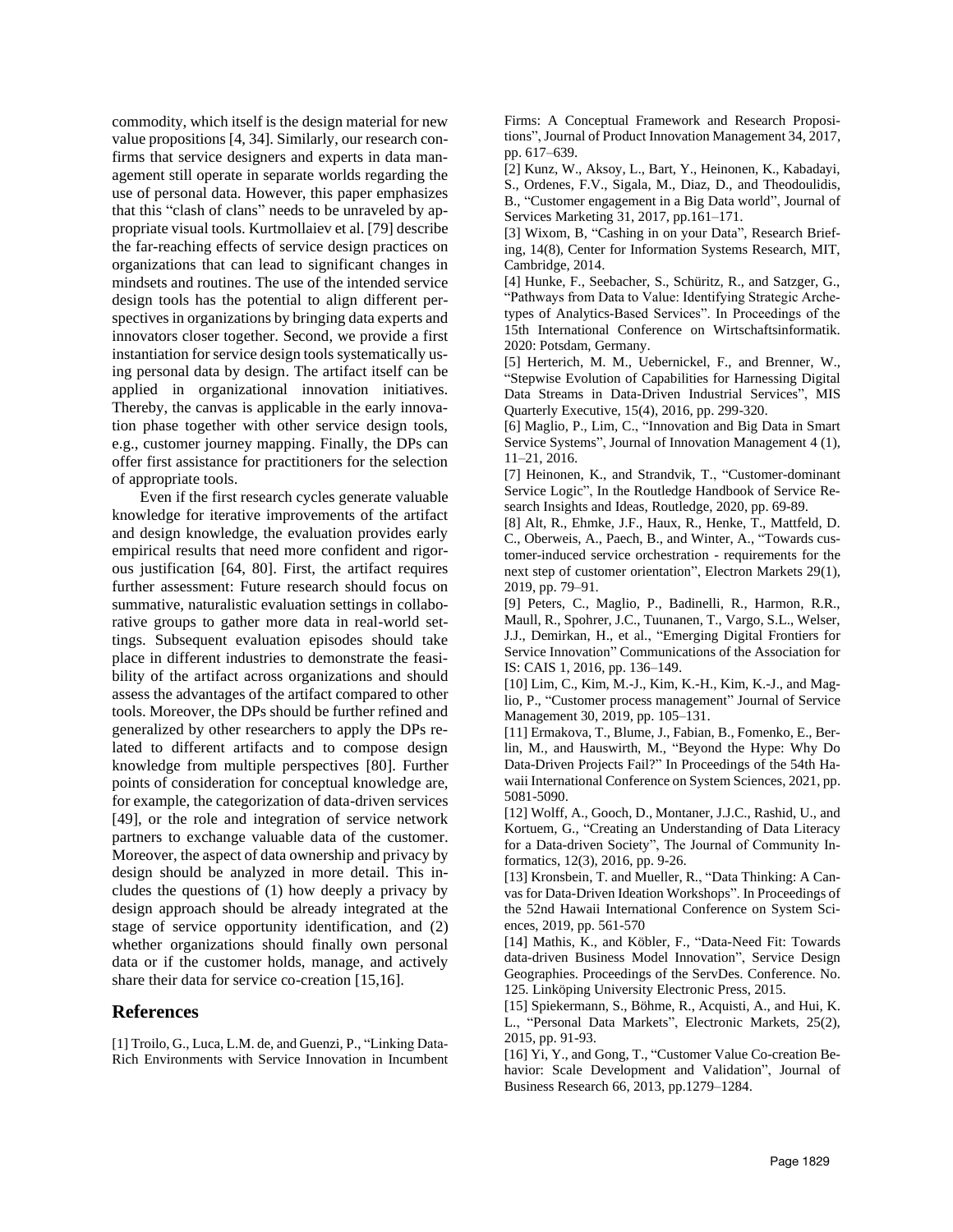[17] Birch-Jensen, A., Gremyr, I., and Halldórsson, Á., "Digitally connected Services: Improvements through Customer-initiated Feedback", European Management Journal 38, 2020, pp. 814–825.

[18] Cavoukian. A., "Privacy by design: The 7 foundational principles". Information and Privacy Commissioner of Ontario, Canada, 2009.

[19] Engel C., Ebel, P., "Data-driven Service Innovation:

A Systematic Literature Review and Development of a Research Agenda". In Proceedings of the 27th European Conference on Information Systems (ECIS), Stockholm, 2019

[20] Demirkan, H., Bess, C., Spohrer, J., Rayes, A., Allen, D., and Moghaddam, Y., "Innovations with Smart Service Systems: Analytics, Big Data, Cognitive Assistance, and the Internet of Everything" CAIS, 2015, pp. 733–752.

[21] Kim, M.-J., Lim, C.-H., Lee, C.-H., Kim, K.-J., Park, Y., and Choi, S., "Approach to Service Design based on Customer Behavior Data: A Case Study on Eco-driving Service Design using Bus Drivers' Behavior Data", Service Business 12, 2018, pp. 203–227.

[22] Joly, M.P., Teixeira, J.G., Patrício, L., and Sangiorgi, D., "Leveraging Service Design as a Multidisciplinary Approach to Service Innovation", Journal of Service Management, 2019, pp. 681–715.

[23] Ostrom, A.L., Parasuraman, A., Bowen, D.E., Patrício, L., and Voss, C.A., "Service Research Priorities in a Rapidly Changing Context", Journal of Service Research 18, 2015, pp. 127–159.

[24] Kim, K., and Meiren, T., "New Service Development Process", In: Karwowski W., Salvendy G. (eds) Introduction to Service Engineering. Wiley, Hoboken, 2010, pp 253-267. [25] Brown, T., "Design thinking", Harvard Business Review 86(6), 2008, pp. 84–92.

[26] Saarijärvi, H., Grönroos, C., and Kuusela, H., "Reverse Use of Customer Data: Implications for service-based Business Models", Journal of Services Marketing 28, 2014, pp. 529–537.

[27] Avdiji, H., Elikan, D., Missonier, S., and Pigneur, Y., "A Design Theory for Visual Inquiry Tools", Journal of the Assoc. for Information Systems 21, 2020, pp. 1-40

[28] Carlile, P.R, "A Pragmatic View of Knowledge and Boundaries: Boundary Objects in New Product Development", Organization Science 13, 2002, pp. 442–455.

[29] European Commission: The EU Data Protection Reform and Big Data Factsheet, 2016. https://op.europa.eu/en/publication-detail/-/publication/51fc3ba6-e601- 11e7-9749-01aa75ed71a1

[30] Wedel, M., and Kannan, P.K., "Marketing Analytics for Data-Rich Environments", Journal of Marketing 80, 2016, pp. 97–121.

[31] Stone, M., Bond, A., and Foss, B., "Consumer Insight. How to Use Data and Market Research to Get Closer to Your Customer". Kogan Page Publishers, 2004.

[32] Beverungen, D., Müller, O., Matzner, M., Mendling, M., and vom Brocke, J., "Conceptualizing Smart Service Systems", Electronic Markets 29, 2019, pp. 7–18.

[33] Feinberg, M., "A Design Perspective on Data". In Proceedings of the 2017 CHI Conference on Human Factors in Computing Systems - CHI 17. Denver Colorado, USA: ACM Press, 2017, pp. 2952–63.

[34] Seidelin, C., Dittrich, Y., and Grönvall, E., "Foregrounding Data in Co-design - An Exploration of how Data may Become an Object of Design" International Journal of Human-Computer Studies 143, 102505. 2020.

[35] Seidelin, C., Dittrich, Y., and Grönvall, E., Identification of Data Representation Needs in Service Design. Selected Papers for the IRIS 2017, pp. 16–30.

[36] Huhtala, T., "Using Personal Data to Advance Preventive Healthcare Services". Journal of Service Science Research 10, 2018, pp. 77–115.

[37] Chen, Y., Kreulen, J., Campbell, M., and Abrams, C., "Analytics Ecosystem Transformation: A Force for Business Model Innovation". In: Annual SRII Global Conference, San Jose, California, 2011, pp. 11–20.

[38] Jayachandran, S., Sharma, S., Kaufman, P., and Raman, P., "The Role of Relational Information Processes and Technology Use in Customer Relationship Management", Journal of Marketing 69, 2005, pp. 177–192.

[39] Chan, J.O., "Toward a Unified View of Customer Relationship Management", Journal of American Academy of Business, 2005, pp. 32-38.

[40] Lehrer, C., Wieneke, A., Vom Brocke, J., Jung, R., and Seidel, S., "How Big Data Analytics Enables Service Innovation: Materiality, Affordance, and the Individualization of Service", Journal of Management Information Systems 35, 2018, pp. 424–460.

[41] Fan, H., and Poole, M.S., "What Is Personalization? Perspectives on the Design and Implementation of Personalization in Information Systems", Journal of Organizational Computing and Electr. Commerce 16, 2006, pp. 179–202.

[42] GDPR.EU: GDPR: "Complete guide to GDPR compliance". 2021[. https://gdpr.eu/](https://gdpr.eu/)

[43] Shostack, L.G., "How to Design a Service" European Journal of Marketing, 1982, pp. 49–63.

[44] Patrício, L., Gustafsson, A., and Fisk, R., "Upframing Service Design and Innovation for Research Impact", Journal of Service Research 21, 2018, pp. 3–16.

[45] Følstad, A., and Kvale, K., "Customer Journeys: a systematic Literature Review, Journal of Service Theory and Practice, 2018, pp.196–227.

[46] Osterwalder, A., and Pigneur, Y., "Business Model Generation: A Handbook for Visionaries, Game Changers, and Challengers". Wiley, 2010.

[47] Fruhwirth, M., Breitfuss, G., and Pammer-Schindler, V., "The Data Product Canvas: A Visual Collaborative Tool for Designing Data-Driven Business Models", In Proceedings. of the 33rd Bled eConference, 2020, pp. 515–528.

[48] Kayser, L., Mueller, R.M., and Kronsbein, T., "Data Collection Map: A Canvas for Shared Data Awareness in Data-Driven Innovation Projects", Proceedings of the 2019 Pre-ICIS Sigdsa Symposium, 2019.

[49] Breitfuss, G., Fruhwirth, M., Wolf-Brenner, C., Riedl, A., Reuver, M.d., Ginthoer, R., and Pimas, O., "Data Service Cards - A supporting tool for Data-Driven Business" Proceedings of the 33rd Bled eConference, 2020, pp. 600-614.

[50] Seidelin, C., Dittrich, Y., and Grönvall, E., "Co-designing Data Experiments: Domain Experts' Exploration and Experimentation with self-selected Data Sources", In Proceedings of the 11th Nordic Conference on Human-Computer Interaction: Shaping Experiences, Shaping Society, 2020, pp. 1-11.